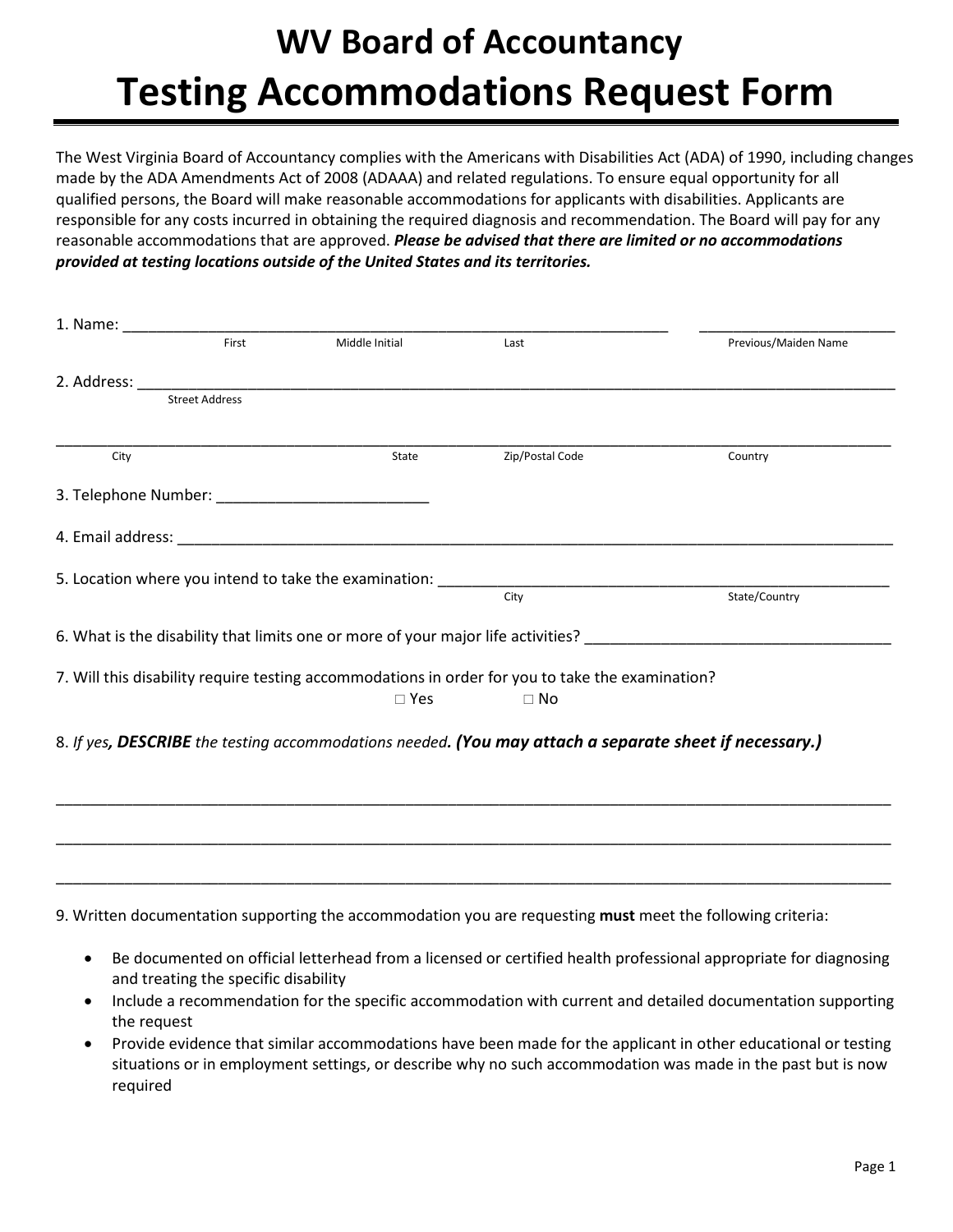# **WV Board of Accountancy Testing Accommodations Request Form**

The following information is provided to ensure qualifying individuals applying for the Uniform CPA Examination are protected under the ADAAA. All requests submitted through the Testing Accommodation Request Form will be evaluated by the WV Board of Accountancy to determine the following:

- The applicant has a disability as defined by the ADAAA
- There is a current need for testing accommodations
- A reasonable accommodation can be provided

All approved testing accommodations must maintain the psychometric nature and security of the examination. Accommodations that fundamentally alter the nature or security of the exam will not be granted.

### **Disability Documentation Guidelines**

The following guidelines describe the necessary components of acceptable evidence required to validate a disability and the current need for testing accommodations. A prior history of accommodations, without demonstration of a current need, will not necessarily warrant approval of testing accommodations. To avoid unnecessary delays, ensure the submission of all information and documentation is in accordance with these guidelines.

Qualified individuals with disabilities are required to request accommodations at least four weeks before an exam administration. This allows time for the request to be evaluated and processed, and to arrange for reasonable accommodations and services to be delivered the day of the examination. Consequently, it is in the applicant's best interest to provide recent and appropriate documentation that clearly defines the extent and impact of the disability upon current levels of academic and physical functioning.

- **The request for accommodations and appropriate supporting documentation should provide evidence of a substantial limitation to physical or mental (academic) functioning.**
- **Clinical evaluations must be performed by a licensed/certified or otherwise qualified professional with credentials appropriate to diagnose and treat the disability (i.e., physician, psychologist, or specialist). Information about the qualified professional's area of specialization and professional credentials, including certification and licensure, should be clearly delineated in the documentation that is provided to the Board.**
- **Documentation must be submitted on official letterhead from a licensed or qualified professional who has examined the applicant and diagnosed a physical or mental impairment. Depending on the nature of the disability and written evaluation, documentation may include a letter from a physician or a detailed report.**
- **Documentation should be no more than three years old.**
- **Disability documentation must be detailed and specific. Documentation for all disabilities should describe the extent of the disability, the criteria for the diagnosis, the diagnosis, the type and length of treatment and the recommended accommodation. Terms such as "problems," "deficiencies," "weaknesses," "differences" and "learning disability" are not the equivalent of a diagnosed specific disability (such as ADHD, Dyslexia, Multiple Sclerosis, etc.).**
- **Documentation must provide evidence of a substantial current limitation to physical or mental functioning.**
- **For a temporary disability, the documentation should clearly indicate the impact of the disability as well as the anticipated length of the recovery.**